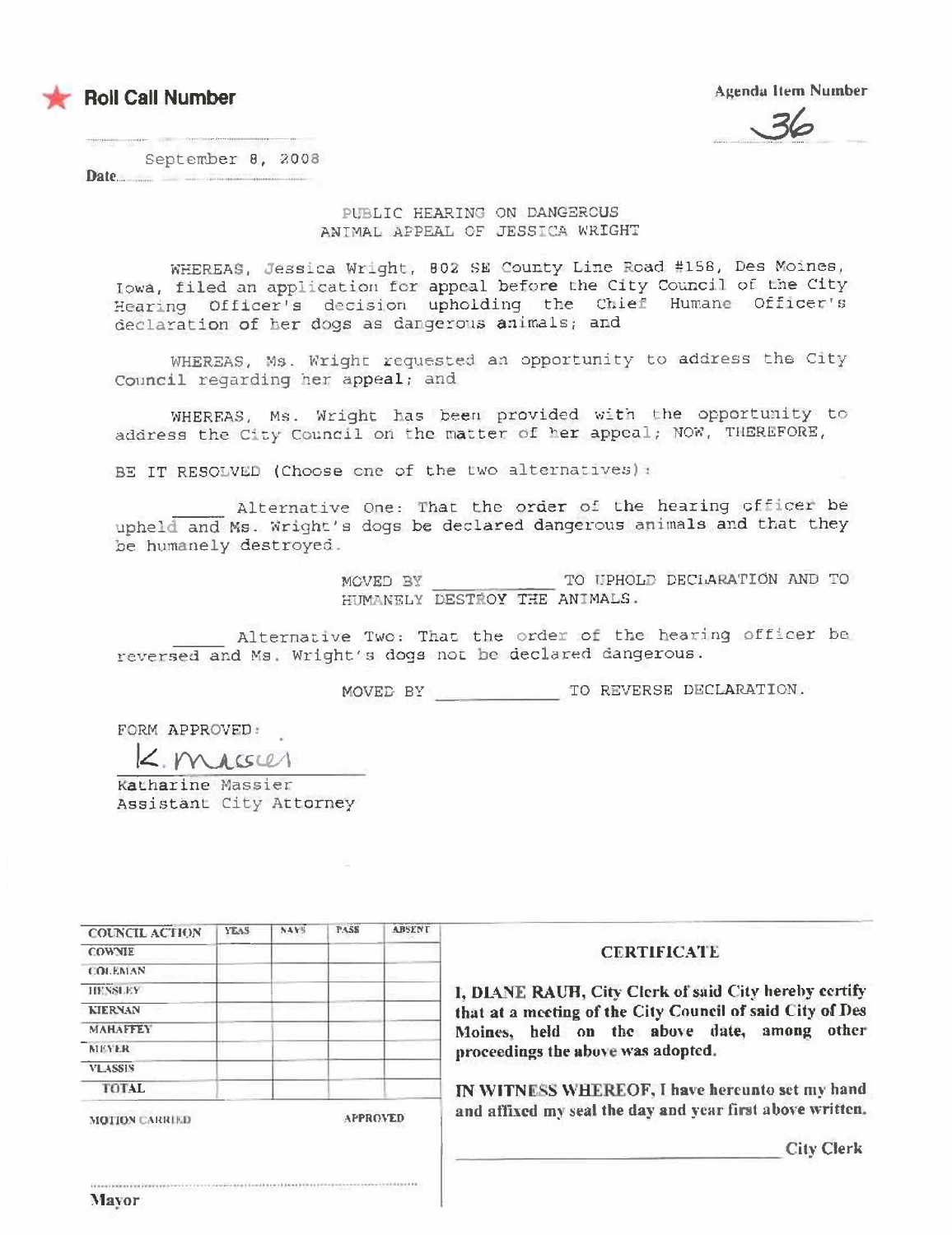# **EXHIBITS FOR DANGEROUS ANIMIALS**

Kali & Tretch

#### **Hearing Officer's Decision EXHIBIT A** (City Exhibits A-Y)

- **EXHIBIT B Appeal from Ms. Wright**
- EXHIBIT C Letter to Ms. Wright with Administrative **Hearing Transcript** h.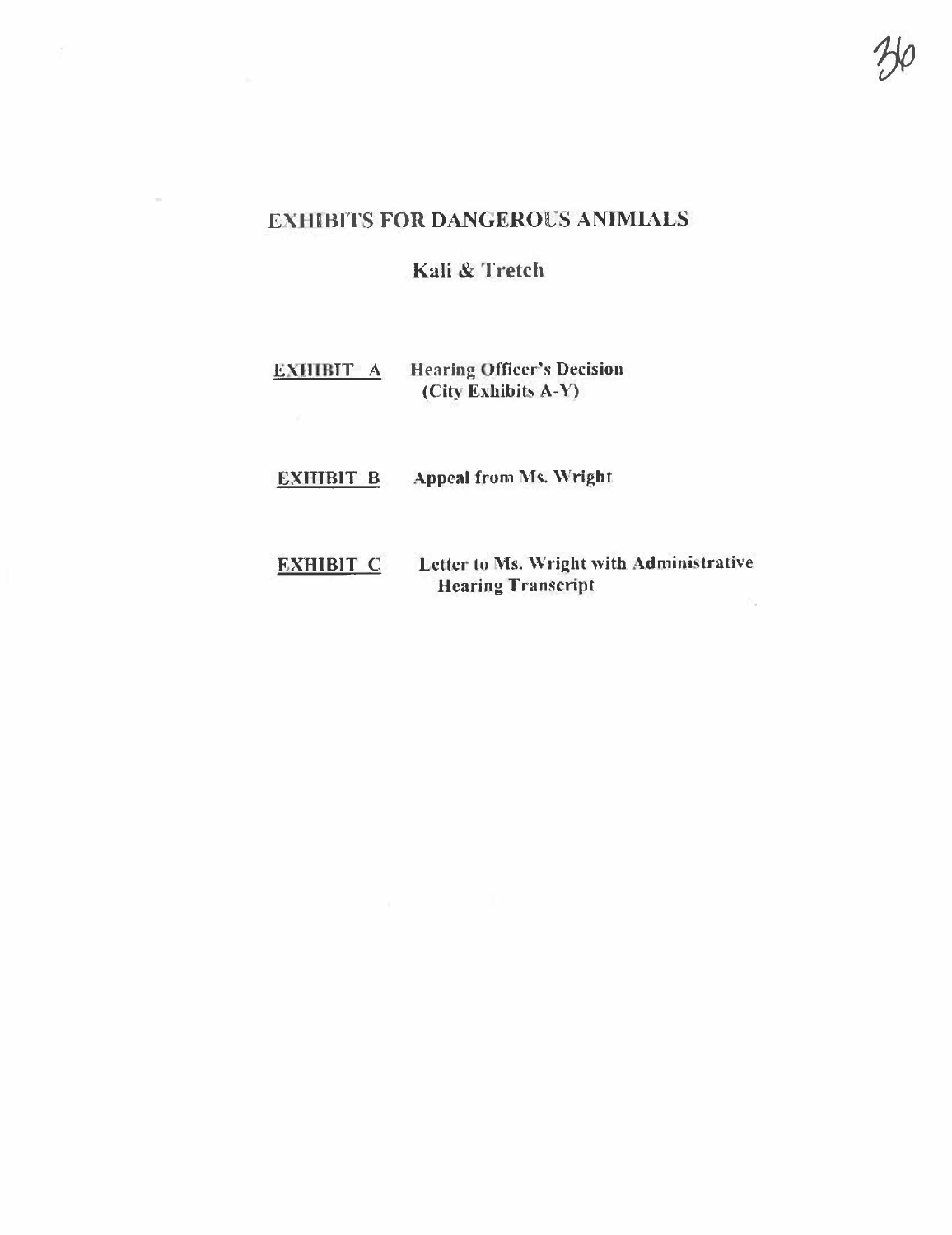EXHIBIT &

August 28, 2008

Jessica Wright 802 SE County Line Road #158 Des Moines JA 50320

RE: Administrative Hearing – Declaration of Dangerous Dog(s)

## Dear Ms. Wright:

At your request, the City of Des Moines scheduled an Administrative Hearing on August 20, 2008, at 1:00 p.m. regarding the declaration of your brindle and white female Pit Bull dog named Kail and your brindle and white male Pit Bull dog named Tretch, to be "dangerous dogs" by Sergeant Scott Raudabaugh, Chief Humane Officer for the City of Des Moines Animal Control Unit.

Sergeant Raudabaugh entered the following documents into evidence:

- City Exhibit A Municipal Code Section 18-41. Definitions of vicious dog
- City Exhibit B Municipal Code Section 18-56. Confinement of vicious dogs
- City Exhibit C Municipal Code Section 18-196. Definitions of dangerous dog
- City Exhibit D Municipal Code Section 18-203. Immediate seizure or destruction of animals
- City Exhibit E Municipal Code Section 202. Seizure, impoundment and disposition of dangerous animals (2 pages)
- City Exhibit  $F -$  Letter dated 8-15-08 to Jessica Wright declaring her dogs "dangerous" and setting a date and time for an Administrative Hearing
- City Exhibit  $G$  Document Service form dated 8-15-08 and signed by Jessica Wright
- City Exhibit H Animal Incident Investigation Report on Case No. 08-29070, 8-12-08 (5 pages)
- City Exhibit I Animal History Report on Tretch by Gregg W. Berry, DVM, dated 8-14-08, Case No. 08-29070
- City Exhibit J Animal History Report on Kali by Gregg W. Berry. DVM, dated 4-8-08, Case No. 08-11761
- City Exhibit K Rabies Examination Submission dated 8-12-08, strav cat referred to in Case No. 08-29070
- City Exhibit L Report from Veterinary Diagnostic Laboratory dated 8-14-08 showing stray cat in Case No. 08-29070 was negative for the rabies virus
- City Exhibit M Supplemental Report dated 8-14-08 on Case No. 08-29070



**DIANE RAUH CITY CLERK** CITY HALL-2ND FLOOR 400 ROBERT D. RAY DRIVE DES WORKES, IDWA, 50309-1891 4515: 283-4209 FAX (515) 237-1645 ano vogmh, www

**PARKING TICKETS** PET LICENSES **BUSINESS LICENSES** 

> ALL-AMERICAN CITY 1943, 1970, 1981. 2003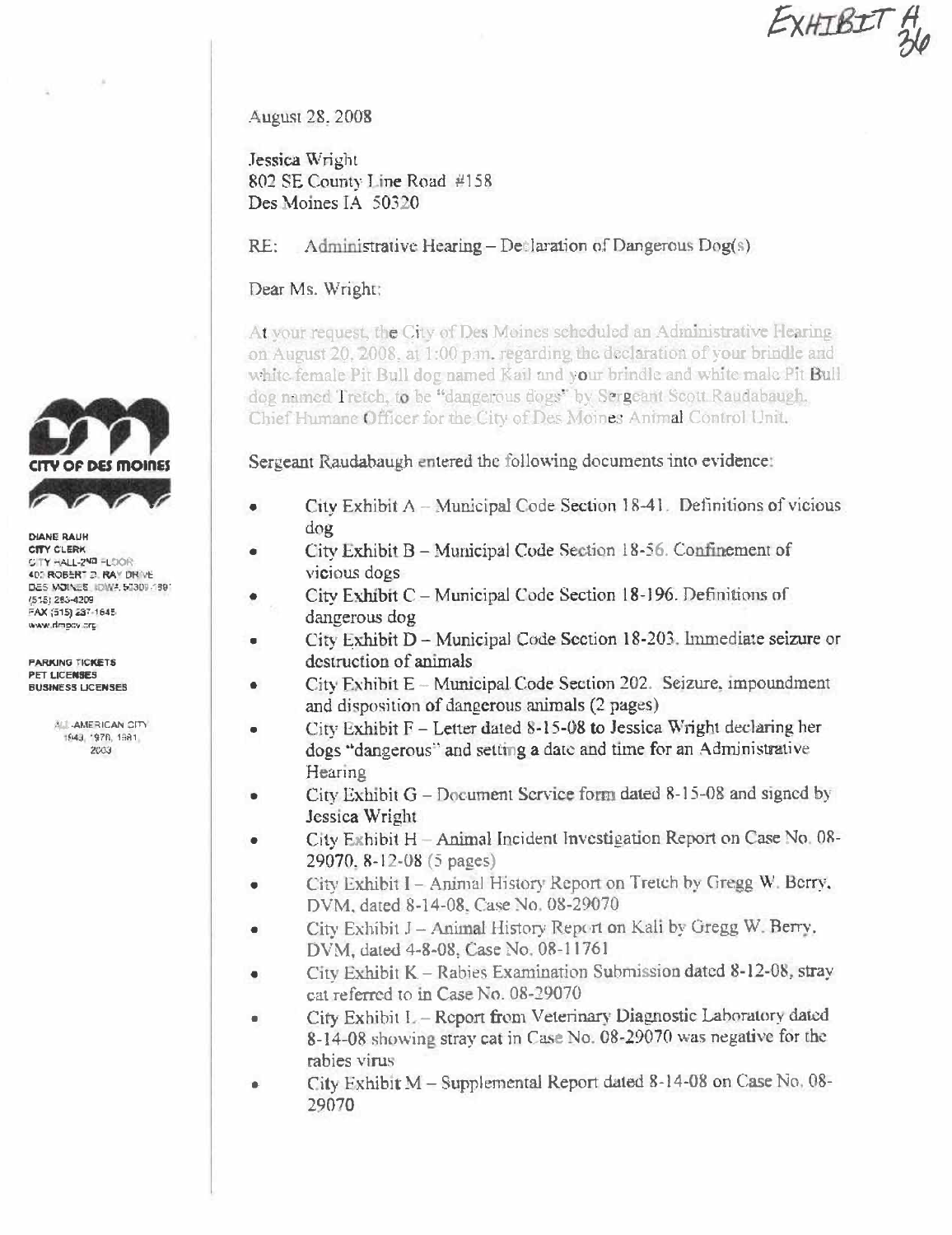DE DES MOINES

**DIANE RAUH CITY CLERK** CITY HALL-2ND FLOOR 402 ROBERT D. RAY DRIVE DES MOINES: 10WA 50309-189 (515) 283-4239 FAX (515) 237-1845 ware pregniuning

**PARKING TICKETS PFT LICENSES BUSINESS LICENSES** 

> AL -AMERICAN-CITY 1949, 1976, 1981. 2003

 $\bullet$ 

Jessica Wright **August 28, 2008** Page Two

- City Exhibit N Animal Incident Investigation Report dated 4-7-08 on Case No. 08-11761 on animals running-at-large (concerning Kali and a shepherd mix dog named Angel) (3 pages)
- City Exhibit O Four citations issued for Case No. 08-11761, dated 4-7-08 (4 pages)
- City Exhibit P Polk County Complaint and Probable Cause Statement for Case No. 08-11761, dated 4-7-08 (2 pages)
- City Exhibit Q Animal Incident Investigation Report for Case No. 08-11781, of 4-7-08 (2 pages)
- City Exhibit R Vicious Dog Breed Declaration Letter dated 4-8-08, Case No. 08-11761 from Sgt. Scott Raudabaugh to Jessica Wright on Kali
- City Exhibit S Document Service dated 4-8-08 and signed by Jessica Wright
- City Exhibit T Rabies Certificate for Kali
- City Exhibit U Form indicating license procedures and compliance  $\bullet$ form dated April 8, 2008 and signed by Jessica Wright
- $C$ ity Exhibit V  $C$ ity of Des Moines Animal License form indicating Jessica Wright purchased License No. 20240 on 4-8-08 for Kali
	- City Exhibit W Insurance form required for owning a vicious dog, acquired 4-8-08 and in affect until 4-8-09
- City Exhibit X Photo of Jessica Wright's dog Kali, taken 4-7-08
- City Exhibit Y Photo of Jessica Wright's dog Tretch, taken 8-12-08

Sergeant Raudabaugh stated that on August 12, 2008, that Jessica Wright's two Pit Bull dogs. Kali and Tretch, were running-at-large when they bit and killed a domestic rabbit that was owned by a neighbor. The rabbit was outside in a round, circular cage while the owner of the rabbit was cleaning the hutch. The rabbit was killed, drug away and no remains were found. The two dogs then bit and killed a stray cat that was in the trailer court. The cat was subsequently retrieved and as a precautionary act, it was sent to Iowa State to determine if the cat had rabies. These events are documented under Case No. 08-29070. Ms. Wright's dog, Kali, was licensed after it was impounded in a previous incident. However, the other dog, Tretch, who is at or about six months of age. is not currently licensed.

Sergeant Raudabaugh said Ms. Wright's dog, Kali, along with a Shepherd mix dog, were impounded on April 7, 2008. Case No. 08.11761, for running-atlarge. Neither dog had current City licenses at that time. Ms. Wright's dog, Kali, was declared a "vicious dog" by breed, and was released to Ms. Wright after she had complied with the necessary procedures to have a vicious dog licensed in the City limits. As part of the paperwork, Ms. Wright signed what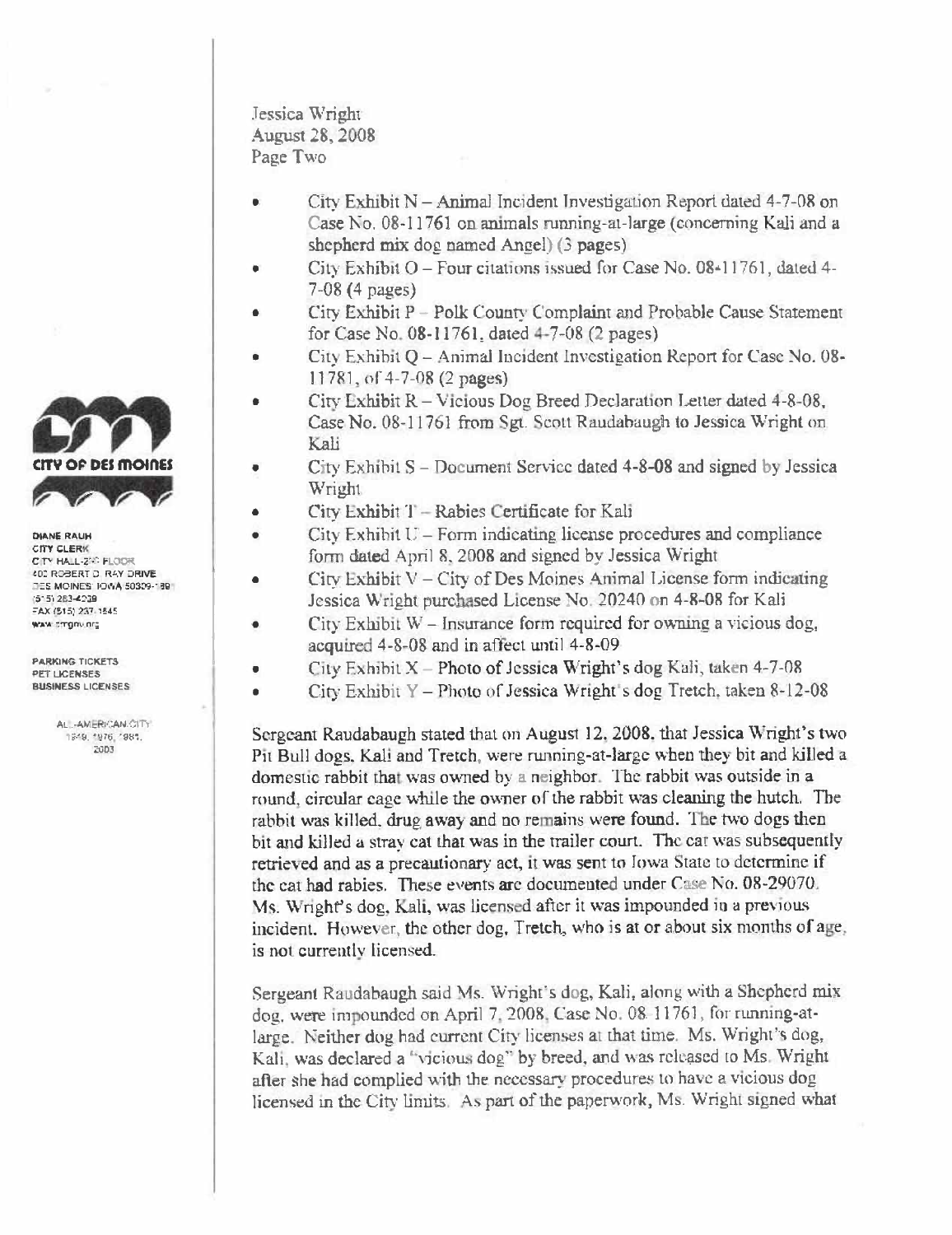Jessica Wright August 28, 2008 Page Three

is termed a "blue sheet" (City Exhibit U) stating she would confine and properly leash the dog.

Jessica Wright attended the Hearing and stated that on the date of the incident (August 12, 2008) the dogs did get out. They were not on a chain, but she had them on shock collars. Ms. Wright said that Tretch is just a puppy and did not have a shock collar on, but Kali did. Ms. Wright said her 13 month old child opened the door and both dogs ran away. Ms. Wright said she tried using the shock collar, but realized she had not turned the shock collar on. Ms. Wright said she and her husband tried to get the dogs to come back, she said they are playful and would not come back.

Ms. Wright said a short while later a lady came to her door and told her that her dogs were running loose and killed her stray cat in front of her grandson and also got into her rabbit's cage and got the rabbit out and killed it. The lady told Ms. Wright that she had called Animal Control, so Ms. Wright said she sat back and waited for Animal Control to arrive.

Ms. Wright asked to see the pictures of the dogs (City Exhibits X and Y), and verified these are her dogs. Ms. Wright asked Sergeant Raudabaugh if the red showing in the pictures is blood. Sergeant Raudabaugh said he could not verify it was blood, but it appeared that it could be blood. Sergeant Raudabaugh said no blood sample was taken from the dog(s). Ms. Wright said she was asking because the last time Kali was picked up, she got into some barbed wire and was cut up in a similar way. Ms. Wright said when Officer Bales got there, she was not cited because the lady that called Animal Control kept changing her story about the cat and the incidents. The lady was holding the cat that had been attacked and thought it was hers and then another cat came up and the lady said the cat she was holding was not her cat; that her cat was the cat that had just come up to her. Ms. Wright said she was not sure her dogs had attacked the cat because she has two cats and the dogs play with her cats all the time.

I asked Ms. Wright if she had signed the "blue sheet" (City Exhibit U) that states how the dogs have to be confined, and she said she remembers signing it. I then asked if she was aware that the dogs have to be on a certain length leash, inside the house or a fenced in yard, according to the document she signed. She agreed she was not complying with the document and had not read the whole document before signing it.

Sergeant Raudabaugh said the only reason Officer Bales did not issue any citations that day is because she was waiting for the veterinarian to determine



**DIANE RAUH** CITY CLERK CITY HALL-2ND FLOOR 400 ROBERT D. RAY DRIVE DES MOINES, IOWA 50009 1891 75163-283-4206 FAX (515) 237-1645 www.emgov.org

**PARKING TICKETS PET LICENSES** BUSINESS LICENSES

> ALL-AMERICAN DITY 949, 1976, 1981 2003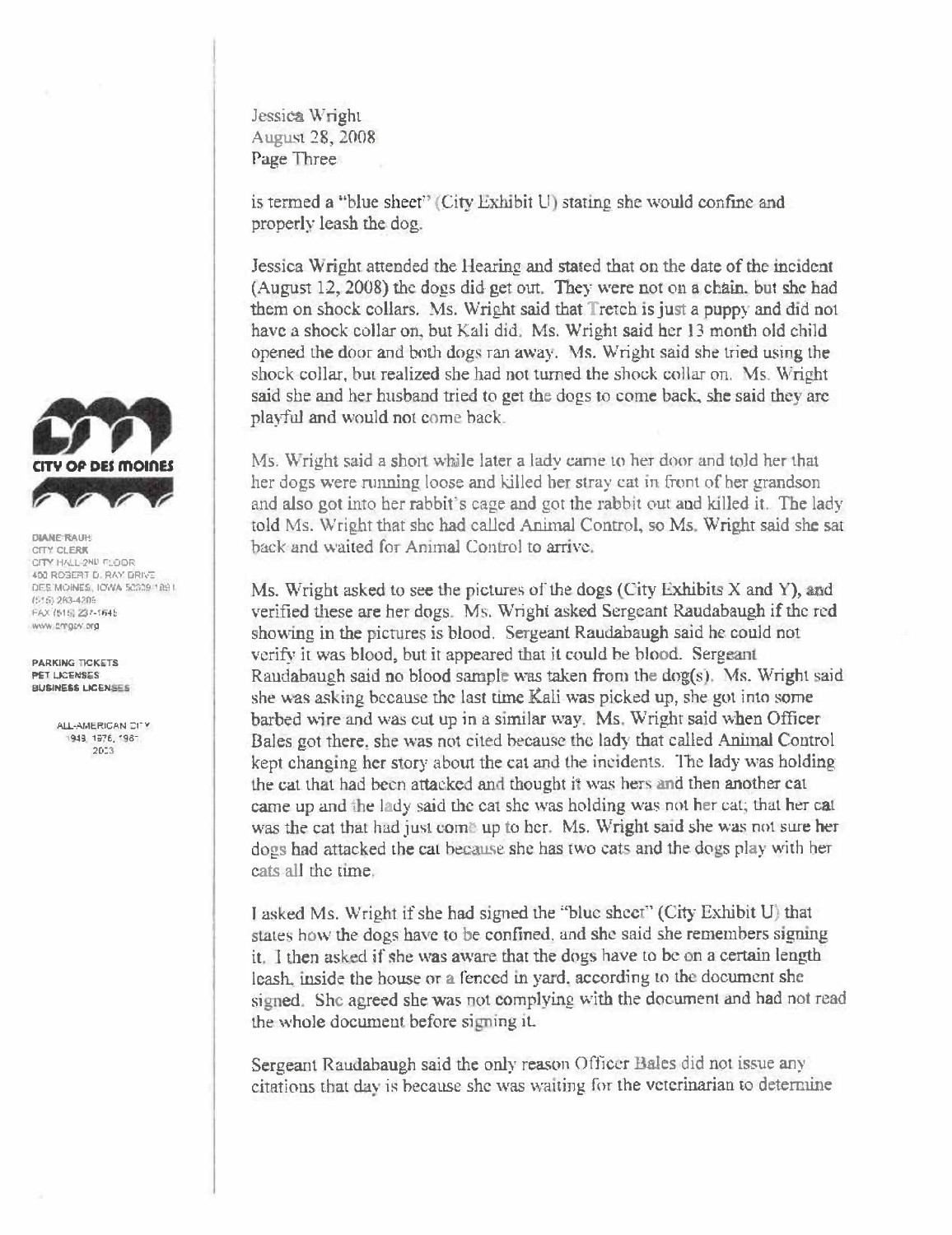

the breed of the dog.

I am upholding Sergeant Raudabaugh's declaration of Jessica Wright's dogs. to be "dangerous dogs." The reasons for this determination are as follows:

- Ms. Wright's dogs are "vicious" dogs as defined by Municipal Code ò Section 18-41 (1), (2), (3) (8).
- Ms. Wright failed to confine her dogs as defined by Municipal Code Section 18-56 and per her signature of the "blue sheet" (City Exhibit U)
- Ms. Wright's dogs (Kali and Tretch), were both running-at-large at the time of the attacks on August 12, 2008 (Case No. 08-29070)
- Ms. Wright failed to have her dogs in her control or properly restrained at the time of the attacks on August 12, 2008, and testimony provided. shows a pattern of allowing her dogs to run at large
- Ms. Wright failed to have proper licensing for a Pit Bull breed dog. Kali, until after the April 7, 2008 incident
- Ms. Wright's dogs (Kali and Tretch) meet the definition of dangerous dogs
- Ms. Wright's dogs (Kali and Tretch) meet the standards of Municipal Code Section 18-203
- Ms. Wright's dogs (Kali and Tretch) killed a domestic rabbit and a stray cat while running-at-large on August 12, 2008

Additionally, I am ordering Jessica Wright's dogs, Kali and Tretch, to be destroyed in a humane manner by the Chief Humane Officer of the City of Des Moines. If you disagree with this decision, you have three (3) days to appeal the decision to the City Council. The appeal must be made in writing to the City Clerk's Office, and state the reason for the appeal. If you have any questions regarding the appeal or compliance procedure, please contact Animal Control at 248-6051.

Sincerely.

Ville Complix LeAnn Ducey, Hearing Officer

Enclosures

Cc. Diane Rauh, City Clerk Police Chief Bradshaw Sergeant Scott Raudabaugh



**DIANE RAUH CITY CLERK** CITY HALL-2ND HLOOR 400 ROSERT D. RAY DRIVE DES MOINES, IOWA 50309-1591 (515) 263-4209 FAX (515) 237-1645 www.dregov.erg

**PARKING TICKETS** PET LICENSES **BUSINESS LICENSES** 

> ALL-AMERICAN CITY 1949, 1976, 1981 2003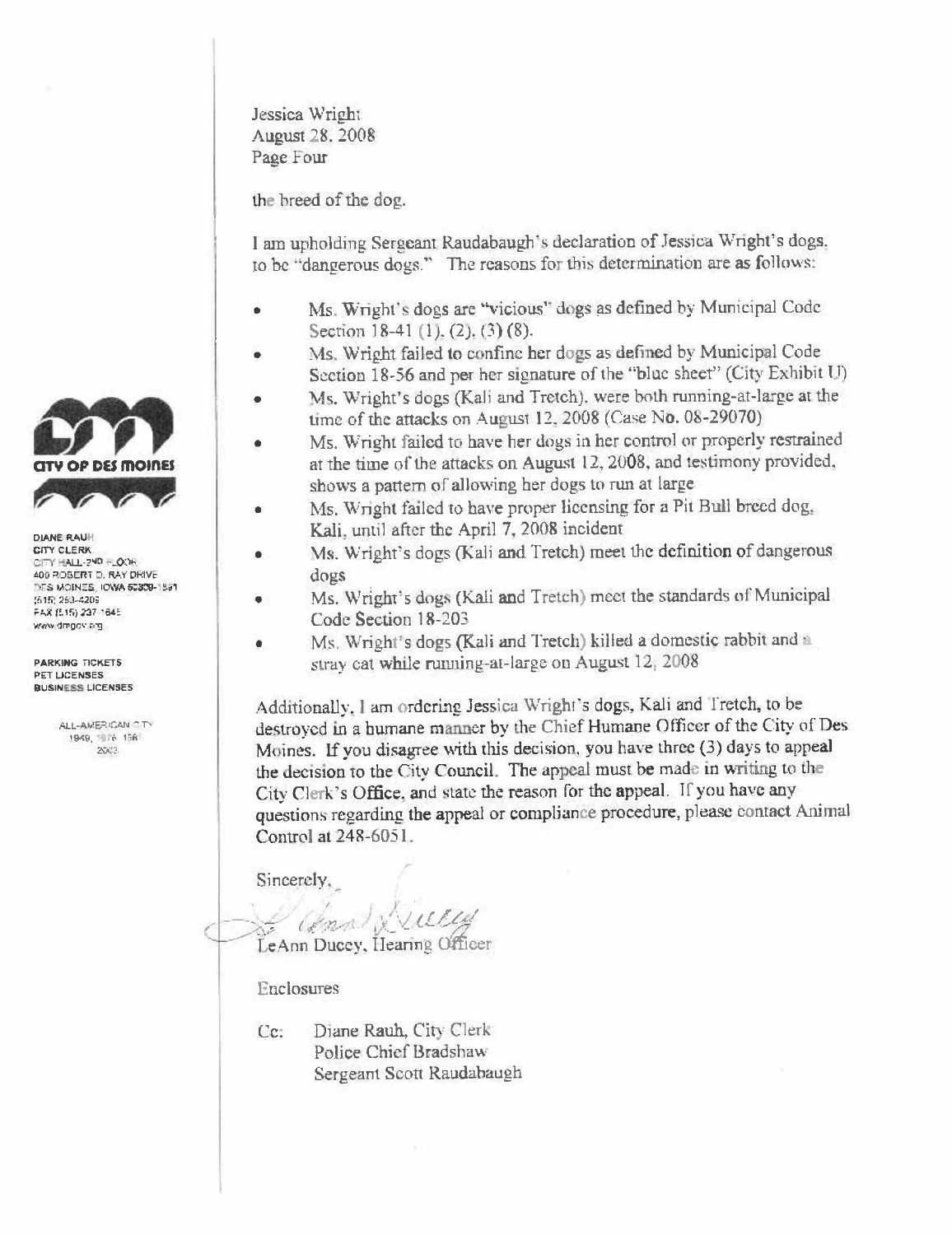**CITY** 

# Sec. 18-41. Definitions.

The following words, terms and phrases, when used in this article, shall have the meanings ascribed to them in this section, except where the context clearly indicates a different meaning:

Chief of police means the legally designated chief of the police department or a designated representative.

Director of public health means the county health center director or a designated representative acting in behalf of the city.

Dog means and includes both male and female animals of the canine species.

Owner means any person owning, keeping or harboring a dog.

Vicious dog means:

(1) Any dog which has attacked a human being or domestic animal one or more times, without provocation;

(2) Any dog with a history, tendency or disposition to attack, to cause injury or to otherwise endanger the safety of human beings or domestic animals:

(3) Any dog that snaps, bites, or manifests a disposition to snap or bite;

(4) Any dog that has been trained for dog fighting, animal fighting or animal bailing or is owned or kept for such purposes;

(5) Any dog trained to attack human beings, upon command or spontaneously in response to human activities, except dogs owned by and under the control of the police department, a law enforcement agency of the state or of the United States or a branch of the armed forces of the United States;

- (6) Staffordshire terrier breed of dog;
- (7) The American pit bull terrier breed of dog:
- (8) The American Staffordshire terrier breed of dog; or

(9) Any dog which has the appearance and characteristics of being predominately of the breeds of Staffordshire terrier, American pit bull terrier, American Staffordshire terrier.

(C42, §§ 114-6, 114-9, O.5385, 5506; C54, § 5-19; O.6002, C62, § 5-19; C75, § 7-13; O.9097, C79, § 7-13: O 9828: C85, § 7-13, O.11, 095, C91, § 7-13, O.11, 914)

Cross references: Definitions generally, § 1-2